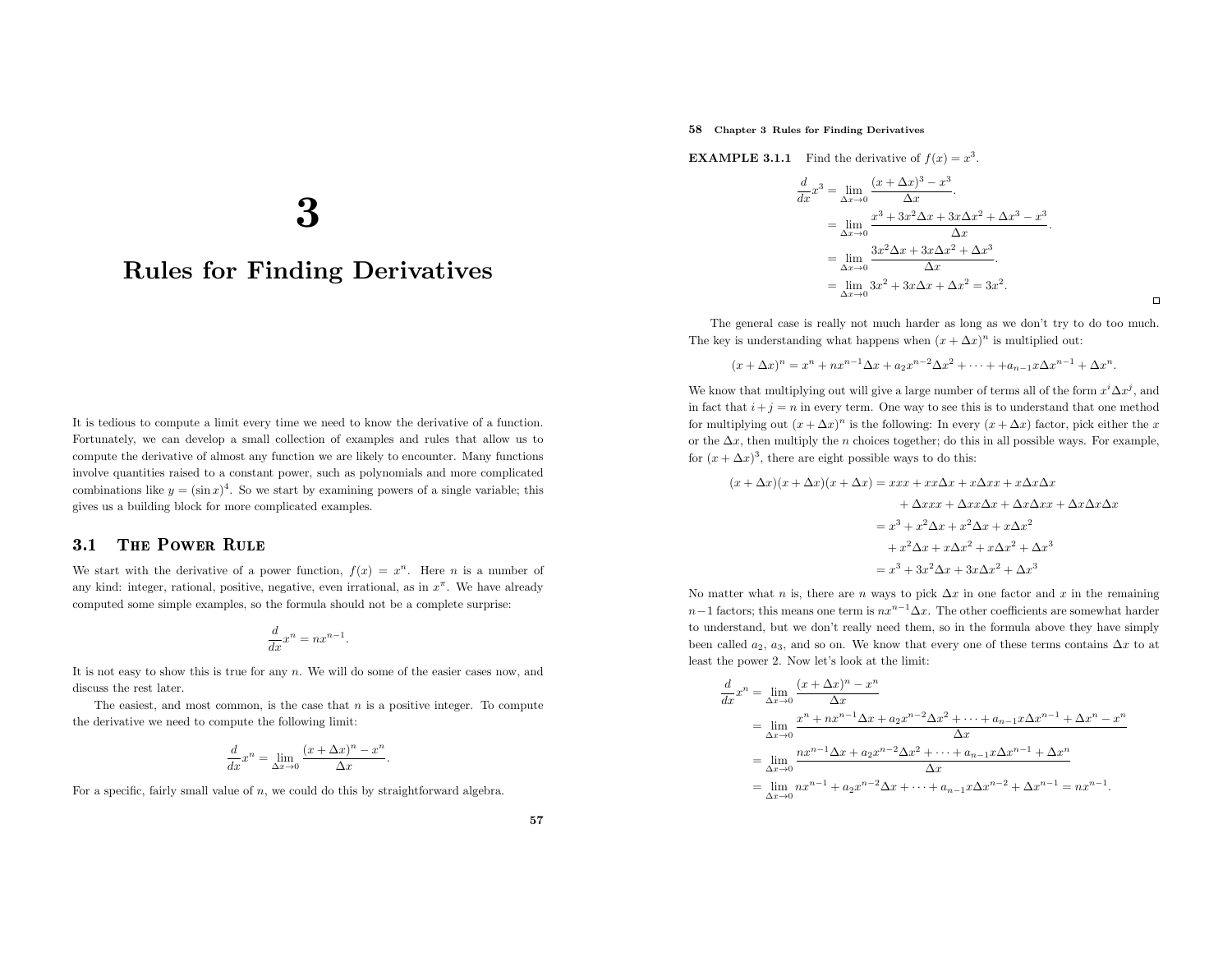#### 3.1 The Power Rule<sup>59</sup>

Now without much trouble we can verify the formula for negative integers. First let's look at an example:

**EXAMPLE 3.1.2** Find the derivative of  $y = x^{-3}$ . Using the formula,  $y' = -3x^{-3-1} =$  $-3x^{-4}$ .

Here is the general computation. Suppose  $n$  is a negative integer; the algebra is easier to follow if we use  $n = -m$  in the computation, where m is a positive integer.

$$
\frac{d}{dx}x^{n} = \frac{d}{dx}x^{-m} = \lim_{\Delta x \to 0} \frac{(x + \Delta x)^{-m} - x^{-m}}{\Delta x}
$$
\n
$$
= \lim_{\Delta x \to 0} \frac{\frac{1}{(x + \Delta x)^{m}} - \frac{1}{x^{m}}}{\Delta x}
$$
\n
$$
= \lim_{\Delta x \to 0} \frac{x^{m} - (x + \Delta x)^{m}}{(x + \Delta x)^{m}x^{m} \Delta x}
$$
\n
$$
= \lim_{\Delta x \to 0} \frac{x^{m} - (x^{m} + mx^{m-1}\Delta x + a_{2}x^{m-2}\Delta x^{2} + \dots + a_{m-1}x\Delta x^{m-1} + \Delta x^{m})}{(x + \Delta x)^{m}x^{m} \Delta x}
$$
\n
$$
= \lim_{\Delta x \to 0} \frac{-mx^{m-1} - a_{2}x^{m-2}\Delta x - \dots - a_{m-1}x\Delta x^{m-2} - \Delta x^{m-1}}{(x + \Delta x)^{m}x^{m}}
$$
\n
$$
= \frac{-mx^{m-1}}{x^{m}x^{m}} = \frac{-mx^{m-1}}{x^{2m}} = -mx^{m-1-2m} = nx^{-m-1} = nx^{n-1}.
$$

We will later see why the other cases of the power rule work, but from now on we will use the power rule whenever  $n$  is any real number. Let's note here a simple case in which the power rule applies, or almost applies, but is not really needed. Suppose that  $f(x) = 1$ ; remember that this "1" is a function, not "merely" a number, and that  $f(x) = 1$  has a graph that is a horizontal line, with slope zero everywhere. So we know that  $f'(x) = 0$ . We might also write  $f(x) = x^0$ , though there is some question about just what this means at  $x = 0$ . If we apply the power rule, we get  $f'(x) = 0x^{-1} = 0/x = 0$ , again noting that there is a problem at  $x = 0$ . So the power rule "works" in this case, but it's really best to just remember that the derivative of any constant function is zero.

### Exercises 3.1.

Find the derivatives of the <sup>g</sup>iven functions.

| 1. $x^{100} \Rightarrow$       | <b>2.</b> $x^{-100} \Rightarrow$ |
|--------------------------------|----------------------------------|
| 3. $\frac{1}{x^5} \Rightarrow$ | 4. $x^{\pi} \Rightarrow$         |
| 5. $x^{3/4} \Rightarrow$       | 6. $x^{-9/7} \Rightarrow$        |

60 Chapter <sup>3</sup> Rules for Finding Derivatives

#### 3.22 LINEARITY OF THE DERIVATIVE

An operation is linear if it behaves "nicely" with respect to multiplication by <sup>a</sup> constant and addition. The name comes from the equation of a line through the origin,  $f(x) = mx$ , and the following two properties of this equation. First,  $f(cx) = m(cx) = c(mx) = cf(x)$ , so the constant  $c$  can be "moved outside" or "moved through" the function  $f$ . Second,  $f(x + y) = m(x + y) = mx + my = f(x) + f(y)$ , so the addition symbol likewise can be moved through the function.

The corresponding properties for the derivative are:

$$
(cf(x))' = \frac{d}{dx}cf(x) = c\frac{d}{dx}f(x) = cf'(x),
$$

and

$$
(f(x) + g(x))' = \frac{d}{dx}(f(x) + g(x)) = \frac{d}{dx}f(x) + \frac{d}{dx}g(x) = f'(x) + g'(x).
$$

It is easy to see, or at least to believe, that these are true by thinking of the distance/speed interpretation of derivatives. If one object is at position  $f(t)$  at time t, we know its speed is given by  $f'(t)$ . Suppose another object is at position  $5f(t)$  at time t, namely, that it is always <sup>5</sup> times as far along the route as the first object. Then it "must" be going <sup>5</sup> times as fast at all times.

The second rule is somewhat more complicated, but here is one way to <sup>p</sup>icture it. Suppose a flatbed railroad car is at position  $f(t)$  at time t, so the car is traveling at a speed of  $f'(t)$  (to be specific, let's say that  $f(t)$  gives the position on the track of the rear end of the car). Suppose that an ant is crawling from the back of the car to the front so that its position *on the car* is  $g(t)$  and its speed *relative to the car* is  $g'(t)$ . Then in reality, at time t, the ant is at position  $f(t) + g(t)$  along the track, and its speed is "obviously"  $f'(t) + g'(t)$ .

We don't want to rely on some more-or-less obvious physical interpretation to determine what is true mathematically, so let's see how to verify these rules by computation.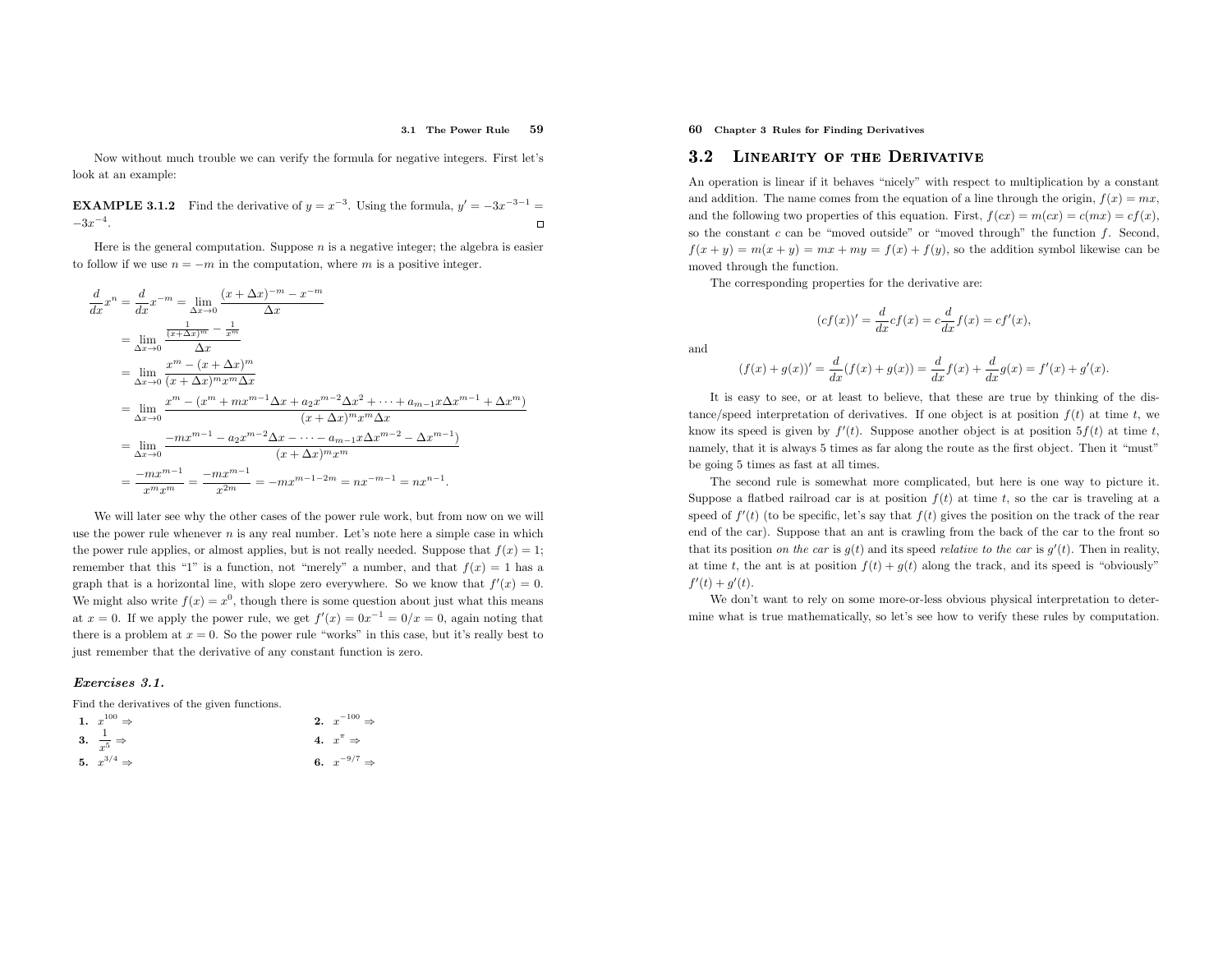#### 3.2 Linearity of the Derivative<sup>61</sup>

 $\Box$ 

We'll do one and leave the other for the exercises.

 $\frac{d}{dx}$ 

$$
(f(x) + g(x)) = \lim_{\Delta x \to 0} \frac{f(x + \Delta x) + g(x + \Delta x) - (f(x) + g(x))}{\Delta x}
$$
  
\n
$$
= \lim_{\Delta x \to 0} \frac{f(x + \Delta x) + g(x + \Delta x) - f(x) - g(x)}{\Delta x}
$$
  
\n
$$
= \lim_{\Delta x \to 0} \frac{f(x + \Delta x) - f(x) + g(x + \Delta x) - g(x)}{\Delta x}
$$
  
\n
$$
= \lim_{\Delta x \to 0} \left( \frac{f(x + \Delta x) - f(x)}{\Delta x} + \frac{g(x + \Delta x) - g(x)}{\Delta x} \right)
$$
  
\n
$$
= \lim_{\Delta x \to 0} \frac{f(x + \Delta x) - f(x)}{\Delta x} + \lim_{\Delta x \to 0} \frac{g(x + \Delta x) - g(x)}{\Delta x}
$$
  
\n
$$
= f'(x) + g'(x)
$$

This is sometimes called the sum rule for derivatives.

**EXAMPLE 3.2.1** Find the derivative of  $f(x) = x^5 + 5x^2$ . We have to invoke linearity twice here:

$$
f'(x) = \frac{d}{dx}(x^5 + 5x^2) = \frac{d}{dx}x^5 + \frac{d}{dx}(5x^2) = 5x^4 + 5\frac{d}{dx}(x^2) = 5x^4 + 5 \cdot 2x^1 = 5x^4 + 10x.
$$

Because it is so easy with <sup>a</sup> little practice, we can usually combine all uses of linearityinto <sup>a</sup> single step. The following example shows an acceptably detailed computation.

**EXAMPLE 3.2.2** Find the derivative of  $f(x) = 3/x^4 - 2x^2 + 6x - 7$ .

$$
f'(x) = \frac{d}{dx}\left(\frac{3}{x^4} - 2x^2 + 6x - 7\right) = \frac{d}{dx}(3x^{-4} - 2x^2 + 6x - 7) = -12x^{-5} - 4x + 6.
$$

### Exercises 3.2.

Find the derivatives of the functions in 1–6.

- 1.  $5x^3 + 12x^2 15 \Rightarrow$
- 2.  $-4x^5 + 3x^2 5/x^2$  ⇒
- 3.  $5(-3x^2 + 5x + 1)$  ⇒
- 4.  $f(x) + g(x)$ , where  $f(x) = x^2 3x + 2$  and  $g(x) = 2x^3 5x$  ⇒
- 5.  $(x+1)(x^2+2x-3)$  ⇒
- 6.  $\sqrt{625 x^2} + 3x^3 + 12$  (See section 2.1.) ⇒
- 7. Find an equation for the tangent line to  $f(x) = x^3/4 1/x$  at  $x = -2.$   $\Rightarrow$

# 62 Chapter <sup>3</sup> Rules for Finding Derivatives

- **8.** Find an equation for the tangent line to  $f(x) = 3x^2 \pi^3$  at  $x = 4$ .
- 9. Suppose the position of an object at time t is given by  $f(t) = -49t^2/10 + 5t + 10$ . Find a function giving the speed of the object at time t. The acceleration of an object is the rate at which its speed is changing, which means it is given by the derivative of the speed function. Find the acceleration of the object at time  $t. \Rightarrow$
- **10.** Let  $f(x) = x^3$  and  $c = 3$ . Sketch the graphs of f, cf, f', and  $(cf)'$  on the same diagram.
- **11.** The general polynomial P of degree n in the variable x has the form  $P(x) = \sum_{k=0}^{n} a_k x$  $k =$

 $a_0 + a_1x + \ldots + a_nx^n$ . What is the derivative (with respect to x) of  $P? \Rightarrow$ **12.** Find a cubic polynomial whose graph has horizontal tangents at  $(-2, 5)$  and  $(2, 3)$ . ⇒

- **13.** Prove that  $\frac{d}{dx}(cf(x)) = cf'(x)$  using the definition of the derivative.
- 14. Suppose that f and g are differentiable at x. Show that  $f g$  is differentiable at x using the two linearity properties from this section.

#### 3.33 THE PRODUCT RULE

Consider the product of two simple functions, say  $f(x) = (x^2 + 1)(x^3 - 3x)$ . An obvious guess for the derivative of  $f$  is the product of the derivatives of the constituent functions:  $(2x)(3x^2-3) = 6x^3-6x$ . Is this correct? We can easily check, by rewriting f and doing the calculation in a way that is known to work. First,  $f(x) = x^5 - 3x^3 + x^3 - 3x = x^5 - 2x^3 - 3x$ , and then  $f'(x) = 5x^4 - 6x^2 - 3$ . Not even close! What went "wrong"? Well, nothing really, except the guess was wrong.

So the derivative of  $f(x)g(x)$  is NOT as simple as  $f'(x)g'(x)$ . Surely there is some rule for such <sup>a</sup> situation? There is, and it is instructive to "discover" it by trying to do the genera<sup>l</sup> calculation even without knowing the answer in advance.

$$
\frac{d}{dx}(f(x)g(x)) = \lim_{\Delta x \to 0} \frac{f(x + \Delta x)g(x + \Delta x) - f(x)g(x)}{\Delta x}
$$
\n
$$
= \lim_{\Delta x \to 0} \frac{f(x + \Delta x)g(x + \Delta x) - f(x + \Delta x)g(x) + f(x + \Delta x)g(x) - f(x)g(x)}{\Delta x}
$$
\n
$$
= \lim_{\Delta x \to 0} \frac{f(x + \Delta x)g(x + \Delta x) - f(x + \Delta x)g(x)}{\Delta x} + \lim_{\Delta x \to 0} \frac{f(x + \Delta x)g(x) - f(x)g(x)}{\Delta x}
$$
\n
$$
= \lim_{\Delta x \to 0} f(x + \Delta x) \frac{g(x + \Delta x) - g(x)}{\Delta x} + \lim_{\Delta x \to 0} \frac{f(x + \Delta x) - f(x)}{\Delta x}g(x)
$$
\n
$$
= f(x)g'(x) + f'(x)g(x)
$$

<sup>A</sup> couple of items here need discussion. First, we used <sup>a</sup> standard trick, "add and subtract the same thing", to transform what we had into <sup>a</sup> more useful form. After some rewriting, we realize that we have two limits that produce  $f'(x)$  and  $g'(x)$ . Of course,  $f'(x)$  and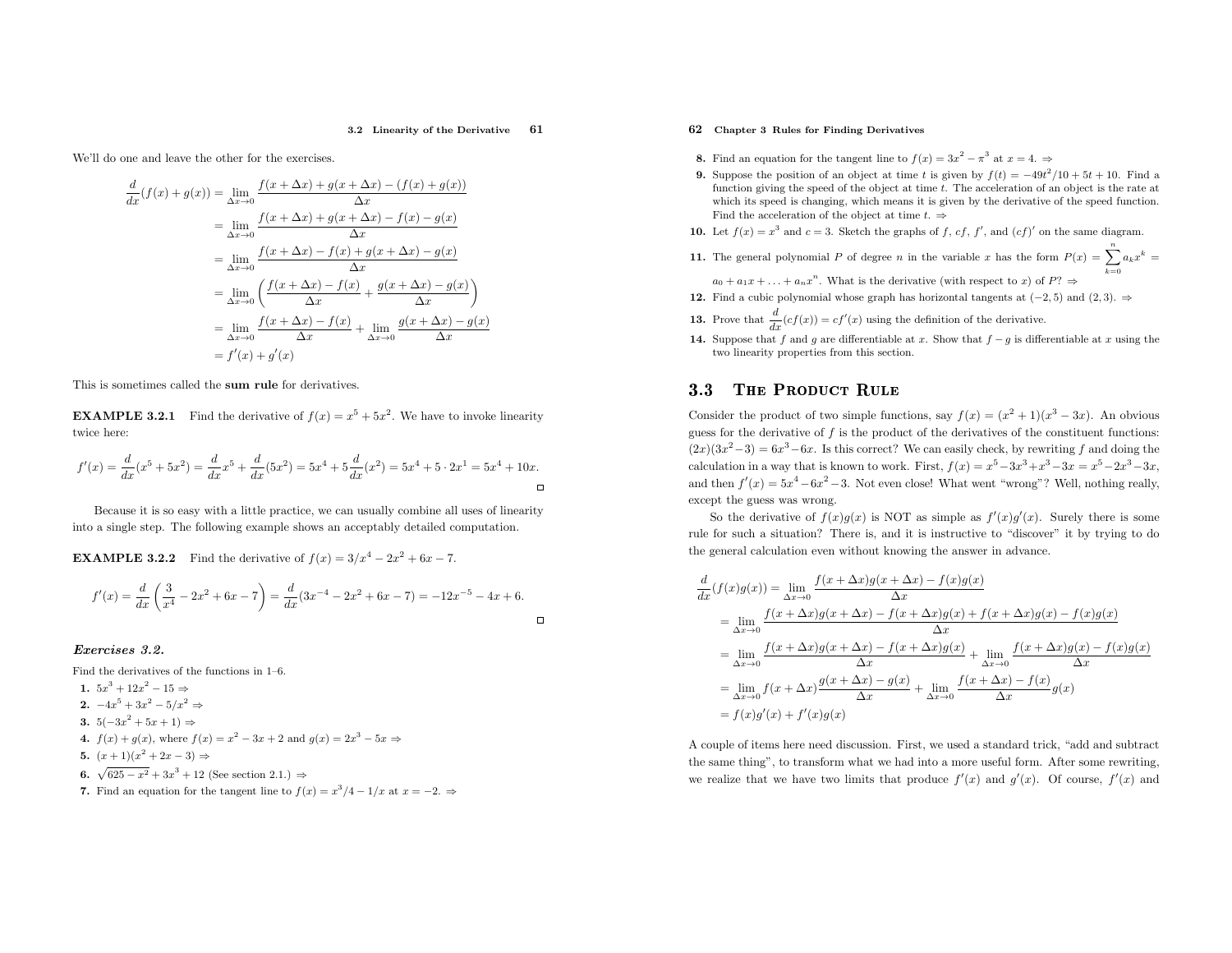#### 3.3 The Product Rule<sup>63</sup>

 $g'(x)$  must actually exist for this to make sense. We also replaced  $\lim_{\Delta x \to 0} f(x + \Delta x)$  with  $f(x)$ —why is this justified?

What we really need to know here is that  $\lim_{\Delta x \to 0} f(x + \Delta x) = f(x)$ , or in the language of section 2.5, that f is continuous at x. We already know that  $f'(x)$  exists (or the whole approach, writing the derivative of  $fg$  in terms of  $f'$  and  $g'$ , doesn't make sense). This turns out to imply that  $f$  is continuous as well. Here's why:

$$
\lim_{\Delta x \to 0} f(x + \Delta x) = \lim_{\Delta x \to 0} (f(x + \Delta x) - f(x) + f(x))
$$

$$
= \lim_{\Delta x \to 0} \frac{f(x + \Delta x) - f(x)}{\Delta x} \Delta x + \lim_{\Delta x \to 0} f(x)
$$

$$
= f'(x) \cdot 0 + f(x) = f(x)
$$

To summarize: the product rule says that

$$
\frac{d}{dx}(f(x)g(x)) = f(x)g'(x) + f'(x)g(x).
$$

Returning to the example we started with, let  $f(x) = (x^2 + 1)(x^3 - 3x)$ . Then  $f'(x) =$  $(x^{2} + 1)(3x^{2} - 3) + (2x)(x^{3} - 3x) = 3x^{4} - 3x^{2} + 3x^{2} - 3 + 2x^{4} - 6x^{2} = 5x^{4} - 6x^{2} - 3,$ as before. In this case it is probably simpler to multiply  $f(x)$  out first, then compute the derivative; here's an example for which we really need the product rule.

**EXAMPLE 3.3.1** Compute the derivative of  $f(x) = x^2 \sqrt{625 - x^2}$ . We have already computed  $\frac{d}{dx}\sqrt{625 - x^2} = \frac{-x}{\sqrt{625 - x^2}}$ . Now  $\frac{3+2x(625-x^2)}{\sqrt{625-x^2}}$  $\frac{3x^3 + 1250x}{\sqrt{625 - x^2}}$ .  $\frac{-3x}{2}$  $y'(x) = x^2 \frac{-x}{\sqrt{625 - x^2}} + 2x\sqrt{625 - x^2} =$  $\frac{-x}{-x}$ f  $\Box$ 

### Exercises 3.3.

In 1–4, find the derivatives of the functions using the product rule.

1. 
$$
x^3(x^3 - 5x + 10) \Rightarrow
$$
  
\n2.  $(x^2 + 5x - 3)(x^5 - 6x^3 + 3x^2 - 7x + 1) \Rightarrow$   
\n3.  $\sqrt{x}\sqrt{625 - x^2} \Rightarrow$   
\n4.  $\frac{\sqrt{625 - x^2}}{x^{20}} \Rightarrow$ 

5. Use the product rule to compute the derivative of  $f(x) = (2x - 3)^2$ . Sketch the function. Find an equation of the tangent line to the curve at  $x = 2$ . Sketch the tangent line at  $x = 2$ . ⇒

# 64 Chapter <sup>3</sup> Rules for Finding Derivatives

and

- **6.** Suppose that f, g, and h are differentiable functions. Show that  $(fgh)'(x) = f'(x)g(x)h(x) +$  $f(x)g'(x)h(x) + f(x)g(x)h'(x).$
- 7. State and prove a rule to compute  $(fghi)'(x)$ , similar to the rule in the previous problem.

**Product notation.** Suppose  $f_1, f_2, \ldots, f_n$  are functions. The product of all these functions can be written

$$
\prod_{k=1}^n f_k.
$$

This is similar to the use of  $\sum$  to denote a sum. For example,

$$
\prod_{k=1}^{5} f_k = f_1 f_2 f_3 f_4 f_5
$$
  

$$
\prod_{k=1}^{n} k = 1 \cdot 2 \cdot \ldots \cdot n = n!.
$$

We sometimes use somewhat more complicated conditions; for example

$$
\prod_{k=1, k\neq j}^{n} f_k
$$

denotes the product of  $f_1$  through  $f_n$  except for  $f_j$ . For example,

$$
\prod_{k=1, k \neq 4}^{5} x^{k} = x \cdot x^{2} \cdot x^{3} \cdot x^{5} = x^{11}.
$$

8. The generalized product rule says that if  $f_1, f_2, \ldots, f_n$  are differentiable functions at x then $\mathcal{L}$ 

$$
\frac{d}{dx} \prod_{k=1}^{n} f_k(x) = \sum_{j=1}^{n} \left( f'_j(x) \prod_{k=1, k \neq j}^{n} f_k(x) \right).
$$

Verify that this is the same as your answer to the previous problem when  $n = 4$ , and write out what this says when  $n = 5$ .

#### 3.4The Quotient Rule

What is the derivative of  $(x^2 + 1)/(x^3 - 3x)$ ? More generally, we'd like to have a formula to compute the derivative of  $f(x)/g(x)$  if we already know  $f'(x)$  and  $g'(x)$ . Instead of attacking this problem head-on, let's notice that we've already done part of the problem:  $f(x)/g(x) = f(x) \cdot (1/g(x))$ , that is, this is "really" a product, and we can compute the derivative if we know  $f'(x)$  and  $(1/g(x))'$ . So really the only new bit of information we need is  $(1/g(x))'$  in terms of  $g'(x)$ . As with the product rule, let's set this up and see how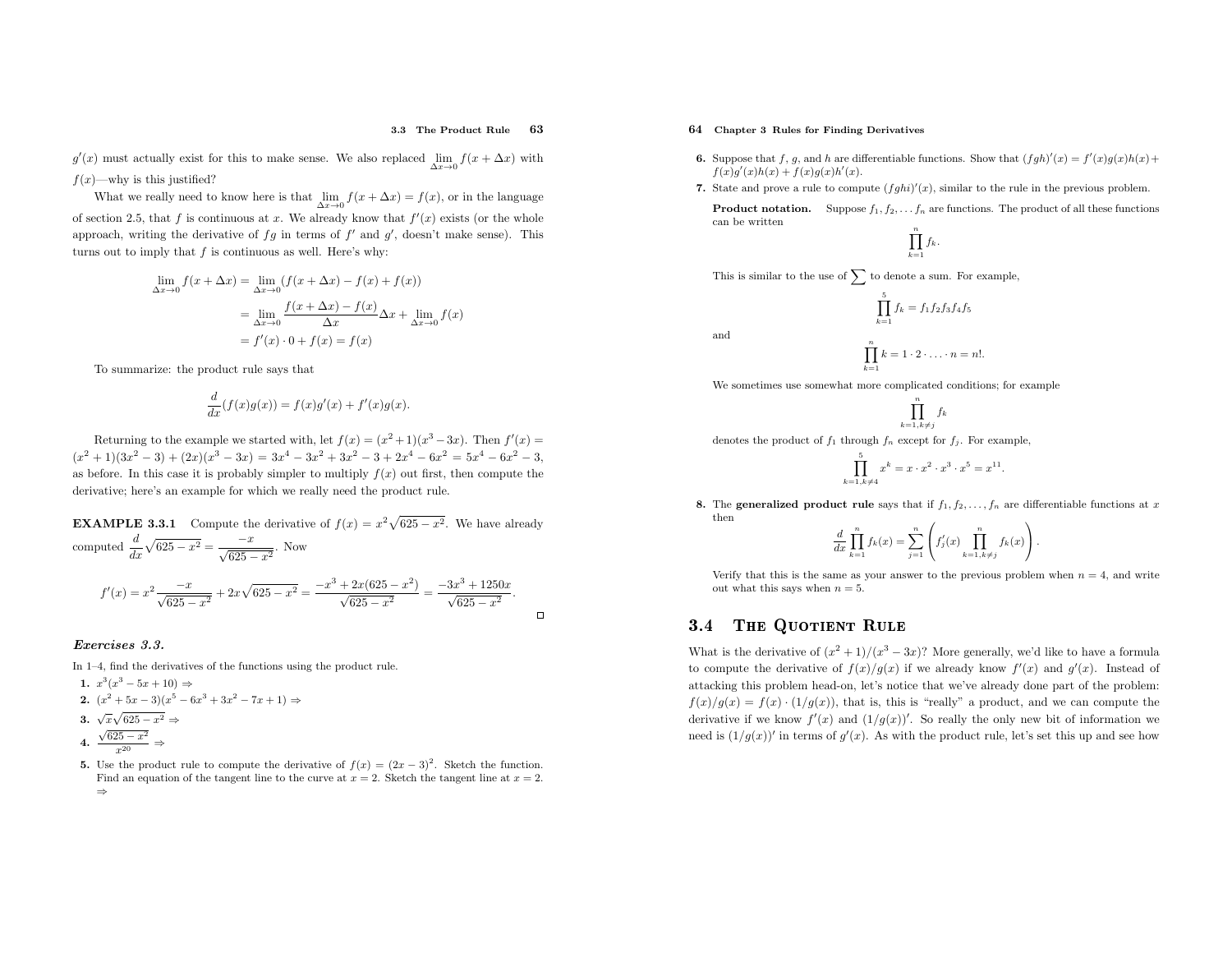#### 3.4 The Quotient Rule<sup>65</sup>

far we can get:

$$
\frac{1}{g(x)} = \lim_{\Delta x \to 0} \frac{\frac{1}{g(x + \Delta x)} - \frac{1}{g(x)}}{\Delta x}
$$
\n
$$
= \lim_{\Delta x \to 0} \frac{\frac{g(x) - g(x + \Delta x)}{g(x + \Delta x)g(x)}}{\Delta x}
$$
\n
$$
= \lim_{\Delta x \to 0} \frac{g(x) - g(x + \Delta x)}{g(x + \Delta x)g(x)\Delta x}
$$
\n
$$
= \lim_{\Delta x \to 0} -\frac{g(x + \Delta x) - g(x)}{\Delta x} \frac{1}{g(x + \Delta x)g(x)}
$$
\n
$$
= -\frac{g'(x)}{g(x)^2}
$$

Now we can put this together with the product rule:

 $\frac{d}{dx}$ 

$$
\frac{d}{dx}\frac{f(x)}{g(x)} = f(x)\frac{-g'(x)}{g(x)^2} + f'(x)\frac{1}{g(x)} = \frac{-f(x)g'(x) + f'(x)g(x)}{g(x)^2} = \frac{f'(x)g(x) - f(x)g'(x)}{g(x)^2}
$$

**EXAMPLE 3.4.1** Compute the derivative of  $(x^2 + 1)/(x^3 - 3x)$ .

$$
\frac{d}{dx}\frac{x^2+1}{x^3-3x} = \frac{2x(x^3-3x)-(x^2+1)(3x^2-3)}{(x^3-3x)^2} = \frac{-x^4-6x^2+3}{(x^3-3x)^2}.
$$

It is often possible to calculate derivatives in more than one way, as we have already seen. Since every quotient can be written as <sup>a</sup> product, it is always possible to use the product rule to compute the derivative, though it is not always simpler.

**EXAMPLE 3.4.2** Find the derivative of  $\sqrt{625 - x^2}/\sqrt{x}$  in two ways: using the quotient rule, and using the product rule.

Quotient rule:

$$
\frac{d}{dx}\frac{\sqrt{625-x^2}}{\sqrt{x}} = \frac{\sqrt{x}(-x/\sqrt{625-x^2}) - \sqrt{625-x^2} \cdot 1/(2\sqrt{x})}{x}.
$$

Note that we have used  $\sqrt{x} = x^{1/2}$  to compute the derivative of  $\sqrt{x}$  by the power rule. Product rule:

$$
\frac{d}{dx}\sqrt{625-x^2}x^{-1/2} = \sqrt{625-x^2}\frac{-1}{2}x^{-3/2} + \frac{-x}{\sqrt{625-x^2}}x^{-1/2}.
$$

With <sup>a</sup> bit of algebra, both of these simplify to

$$
-\frac{x^2 + 625}{2\sqrt{625 - x^2}x^{3/2}}.
$$

# 66 Chapter <sup>3</sup> Rules for Finding Derivatives

Occasionally you will need to compute the derivative of <sup>a</sup> quotient with <sup>a</sup> constant numerator, like  $10/x^2$ . Of course you can use the quotient rule, but it is usually not the easiest method. If we do use it here, we get

$$
\frac{d}{dx}\frac{10}{x^2} = \frac{x^2 \cdot 0 - 10 \cdot 2x}{x^4} = \frac{-20}{x^3},
$$

since the derivative of <sup>10</sup> is 0. But it is simpler to do this:

$$
\frac{d}{dx}\frac{10}{x^2} = \frac{d}{dx}10x^{-2} = -20x^{-3}
$$

Admittedly,  $x^2$  is a particularly simple denominator, but we will see that a similar calculation is usually possible. Another approac<sup>h</sup> is to remember that

$$
\frac{d}{dx}\frac{1}{g(x)} = \frac{-g'(x)}{g(x)^2},
$$

but this requires extra memorization. Using this formula,

$$
\frac{d}{dx}\frac{10}{x^2} = 10\frac{-2x}{x^4}.
$$

Note that we first use linearity of the derivative to pull the <sup>10</sup> out in front.

### Exercises 3.4.

Find the derivatives of the functions in 1–4 using the quotient rule.

1. 
$$
\frac{x^3}{x^3 - 5x + 10} \Rightarrow
$$
  
\n2. 
$$
\frac{x^2 + 5x - 3}{x^5 - 6x^3 + 3x^2 - 7x + 1} \Rightarrow
$$
  
\n3. 
$$
\frac{\sqrt{x}}{\sqrt{625 - x^2}} \Rightarrow
$$
  
\n4. 
$$
\frac{\sqrt{625 - x^2}}{x^{20}} \Rightarrow
$$

- **5.** Find an equation for the tangent line to  $f(x) = (x^2 4)/(5 x)$  at  $x = 3.$  ⇒
- **6.** Find an equation for the tangent line to  $f(x) = (x 2)/(x^3 + 4x 1)$  at  $x = 1$ .  $\Rightarrow$
- 7. Let P be a polynomial of degree n and let  $Q$  be a polynomial of degree  $m$  (with  $Q$  not the zero polynomial). Using sigma notation we can write

$$
P = \sum_{k=0}^{n} a_k x^k, \qquad Q = \sum_{k=0}^{m} b_k x^k
$$

Use sigma notation to write the derivative of the **rational function**  $P/Q$ .

8. The curve  $y = 1/(1 + x^2)$  is an example of a class of curves each of which is called a **witch** The curve  $y = 1/(1 + x)$  is an example of a class of curves each of which is called a **witch** of **Agnesi**. Sketch the curve and find the tangent line to the curve at  $x = 5$ . (The word witch here is <sup>a</sup> mistranslation of the original Italian, as described at

> http://mathworld.wolfram.com/WitchofAgnesi.htmlhttp://witchofagnesi.org/

and⇒

 $\Box$ 

 $\Box$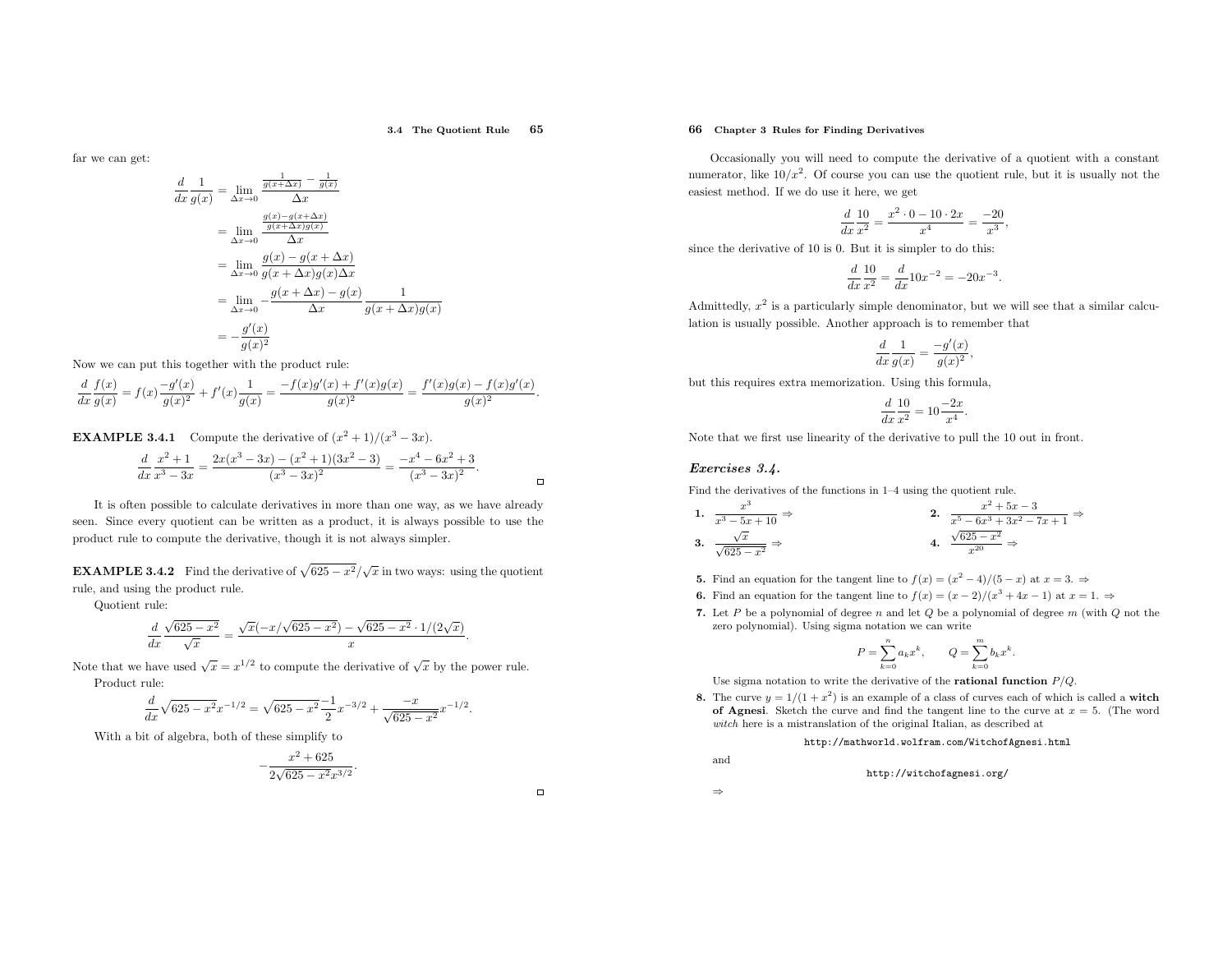#### 3.5 The Chain Rule<sup>67</sup>

**9.** If 
$$
f'(4) = 5
$$
,  $g'(4) = 12$ ,  $(fg)(4) = f(4)g(4) = 2$ , and  $g(4) = 6$ , compute  $f(4)$  and  $\frac{d}{dx} \frac{f}{g}$  at 4.

#### 3.55 THE CHAIN RULE

So far we have seen how to compute the derivative of <sup>a</sup> function built up from other functions by addition, subtraction, multiplication and division. There is another very important way that we combine simple functions to make more complicated functions: function composition, as discussed in section 2.3. For example, consider  $\sqrt{625 - x^2}$ . This function has many simpler components, like 625 and  $x^2$ , and then there is that square root symbol, so the square root function  $\sqrt{x} = x^{1/2}$  is involved. The obvious question is: can we compute the derivative using the derivatives of the constituents  $625 - x^2$  and  $\sqrt{x}$ ? We can indeed. In general, if  $f(x)$  and  $g(x)$  are functions, we can compute the derivatives of  $f(g(x))$  and  $g(f(x))$  in terms of  $f'(x)$  and  $g'(x)$ .

**EXAMPLE 3.5.1** Form the two possible compositions of  $f(x) = \sqrt{x}$  and  $g(x) =$ 625 -  $x^2$  and compute the derivatives. First,  $f(g(x)) = \sqrt{625 - x^2}$ , and the derivative is  $-x/\sqrt{625 - x^2}$  as we have seen. Second,  $g(f(x)) = 625 - (\sqrt{x})^2 = 625 - x$  with deriva- tive<sup>−</sup>1. Of course, these calculations do not use anything new, and in particular the derivative of  $f(q(x))$  was somewhat tedious to compute from the definition.  $\Box$ 

Suppose we want the derivative of  $f(q(x))$ . Again, let's set up the derivative and play some algebraic tricks:

$$
\frac{d}{dx}f(g(x)) = \lim_{\Delta x \to 0} \frac{f(g(x + \Delta x)) - f(g(x))}{\Delta x}
$$

$$
= \lim_{\Delta x \to 0} \frac{f(g(x + \Delta x)) - f(g(x))}{g(x + \Delta x) - g(x)} \frac{g(x + \Delta x) - g(x)}{\Delta x}
$$

Now we see immediately that the second fraction turns into  $g'(x)$  when we take the limit. The first fraction is more complicated, but it too looks something like <sup>a</sup> derivative. The denominator,  $g(x + \Delta x) - g(x)$ , is a change in the value of g, so let's abbreviate it as  $\Delta g = g(x + \Delta x) - g(x)$ , which also means  $g(x + \Delta x) = g(x) + \Delta g$ . This gives us

$$
\lim_{\Delta x \to 0} \frac{f(g(x) + \Delta g) - f(g(x))}{\Delta g}.
$$

As  $\Delta x$  goes to 0, it is also true that  $\Delta g$  goes to 0, because  $g(x + \Delta x)$  goes to  $g(x)$ . So we can rewrite this limit as

$$
\lim_{\Delta g \to 0} \frac{f(g(x) + \Delta g) - f(g(x))}{\Delta g}.
$$

# 68 Chapter <sup>3</sup> Rules for Finding Derivatives

Now this looks exactly like a derivative, namely  $f'(g(x))$ , that is, the function  $f'(x)$  with x replaced by  $g(x)$ . If this all withstands scrutiny, we then get

$$
\frac{d}{dx}f(g(x)) = f'(g(x))g'(x).
$$

Unfortunately, there is a small flaw in the argument. Recall that what we mean by  $\lim_{\Delta x \to 0}$ involves what happens when  $\Delta x$  is close to 0 *but not equal to 0*. The qualification is very important, since we must be able to divide by  $\Delta x$ . But when  $\Delta x$  is close to 0 but not equal to 0,  $\Delta g = g(x + \Delta x) - g(x)$  is close to 0 and possibly equal to 0. This means it doesn't really make sense to divide by  $\Delta q$ . Fortunately, it is possible to recast the argument to avoid this difficulty, but it is <sup>a</sup> bit tricky; we will not include the details, which can be found in many calculus books. Note that many functions  $q$  do have the property that  $g(x + \Delta x) - g(x) \neq 0$  when  $\Delta x$  is small, and for these functions the argument above is fine.

The chain rule has <sup>a</sup> particularly simple expression if we use the Leibniz notation for the derivative. The quantity  $f'(g(x))$  is the derivative of f with x replaced by g; this can be written  $df/dg$ . As usual,  $g'(x) = dg/dx$ . Then the chain rule becomes

$$
\frac{df}{dx} = \frac{df}{dg}\frac{dg}{dx}.
$$

This looks like trivial arithmetic, but it is not:  $dg/dx$  is not a fraction, that is, not literal division, but a single symbol that means  $g'(x)$ . Nevertheless, it turns out that what looks like trivial arithmetic, and is therefore easy to remember, is really true.

It will take <sup>a</sup> bit of practice to make the use of the chain rule come naturally—it is more complicated than the earlier differentiation rules we have seen.

**EXAMPLE 3.5.2** Compute the derivative of  $\sqrt{625 - x^2}$ . We already know that the answer is  $-x/\sqrt{625 - x^2}$ , computed directly from the limit. In the context of the chain rule, we have  $f(x) = \sqrt{x}$ ,  $g(x) = 625 - x^2$ . We know that  $f'(x) = (1/2)x^{-1/2}$ , so  $f'(g(x)) = (1/2)(625 - x^2)^{-1/2}$ . Note that this is a two step computation: first compute  $f'(x)$ , then replace x by  $g(x)$ . Since  $g'(x) = -2x$  we have

$$
f'(g(x))g'(x) = \frac{1}{2\sqrt{625 - x^2}}(-2x) = \frac{-x}{\sqrt{625 - x^2}}.
$$

**EXAMPLE 3.5.3** Compute the derivative of  $1/\sqrt{625 - x^2}$ . This is a quotient with a constant numerator, so we could use the quotient rule, but it is simpler to use the chain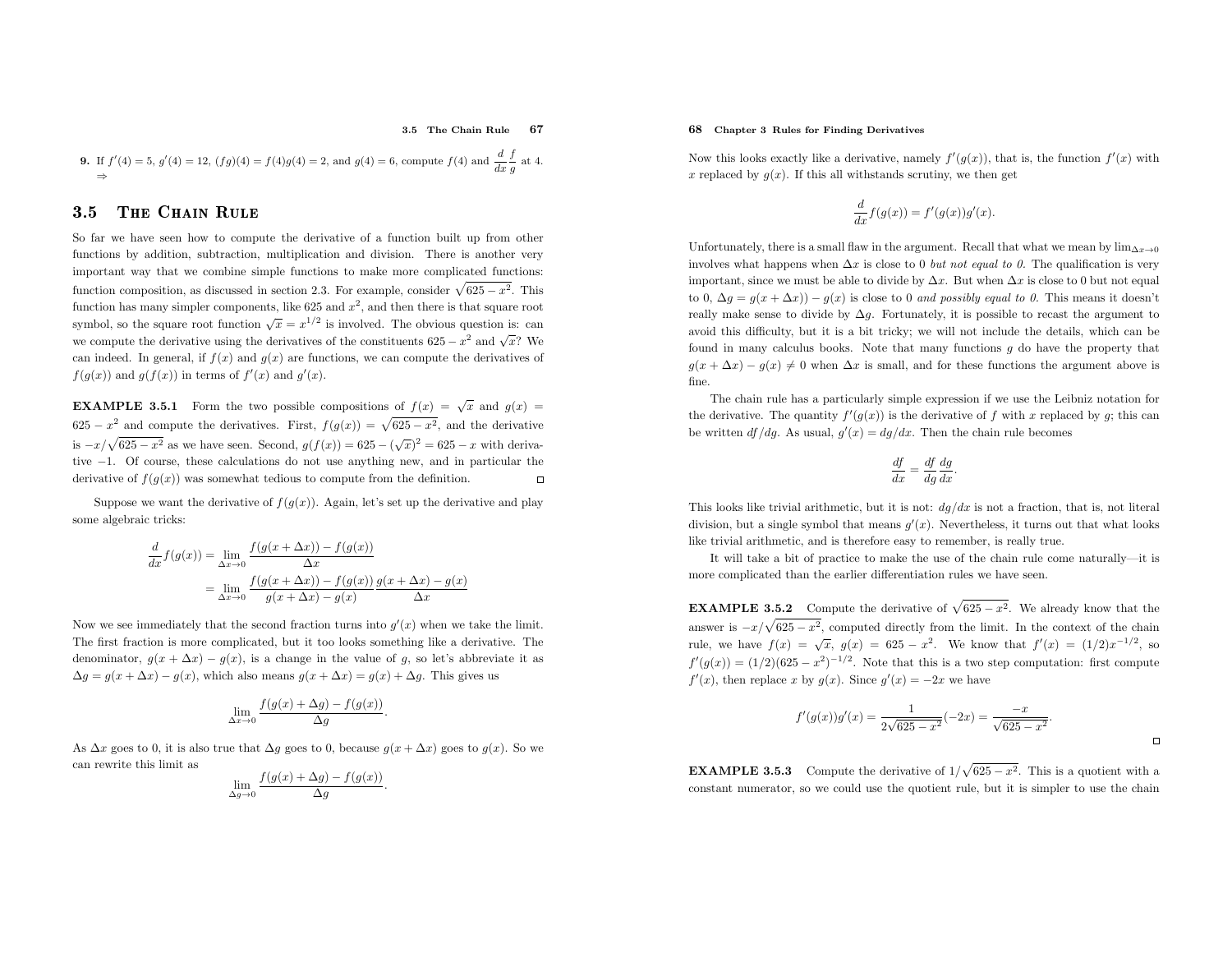#### 3.5 The Chain Rule<sup>69</sup>

 $\Box$ 

rule. The function is  $(625 - x^2)^{-1/2}$ , the composition of  $f(x) = x^{-1/2}$  and  $g(x) = 625 - x^2$ . We compute  $f'(x) = (-1/2)x^{-3/2}$  using the power rule, and then

$$
f'(g(x))g'(x) = \frac{-1}{2(625 - x^2)^{3/2}}(-2x) = \frac{x}{(625 - x^2)^{3/2}}.
$$

In practice, of course, you will need to use more than one of the rules we have developedto compute the derivative of <sup>a</sup> complicated function.

EXAMPLE 3.5.4 Compute the derivative of

$$
f(x) = \frac{x^2 - 1}{x\sqrt{x^2 + 1}}
$$

The "last" operation here is division, so to get started we need to use the quotient rule first. This <sup>g</sup>ives

$$
f'(x) = \frac{(x^2 - 1)'x\sqrt{x^2 + 1} - (x^2 - 1)(x\sqrt{x^2 + 1})'}{x^2(x^2 + 1)}
$$
  
= 
$$
\frac{2x^2\sqrt{x^2 + 1} - (x^2 - 1)(x\sqrt{x^2 + 1})'}{x^2(x^2 + 1)}.
$$

Now we need to compute the derivative of  $x\sqrt{x^2+1}$ . This is a product, so we use the product rule:

$$
\frac{d}{dx}x\sqrt{x^2+1} = x\frac{d}{dx}\sqrt{x^2+1} + \sqrt{x^2+1}.
$$

Finally, we use the chain rule:

$$
\frac{d}{dx}\sqrt{x^2+1} = \frac{d}{dx}(x^2+1)^{1/2} = \frac{1}{2}(x^2+1)^{-1/2}(2x) = \frac{x}{\sqrt{x^2+1}}
$$

And putting it all together:

$$
f'(x) = \frac{2x^2\sqrt{x^2+1} - (x^2-1)(x\sqrt{x^2+1})'}{x^2(x^2+1)}
$$
  
= 
$$
\frac{2x^2\sqrt{x^2+1} - (x^2-1)\left(x\frac{x}{\sqrt{x^2+1}} + \sqrt{x^2+1}\right)}{x^2(x^2+1)}.
$$

This can be simplified of course, but we have done all the calculus, so that only algebra is left. $\Box$ 

# 70 Chapter <sup>3</sup> Rules for Finding Derivatives

**EXAMPLE 3.5.5** Compute the derivative of  $\sqrt{1 + \sqrt{1 + \sqrt{x}}}$ . Here we have a more complicated chain of compositions, so we use the chain rule twice. At the outermost "layer" we have the function  $g(x) = 1 + \sqrt{1 + \sqrt{x}}$  plugged into  $f(x) = \sqrt{x}$ , so applying the chain rule once <sup>g</sup>ives

$$
\frac{d}{dx}\sqrt{1+\sqrt{1+\sqrt{x}}} = \frac{1}{2}\left(1+\sqrt{1+\sqrt{x}}\right)^{-1/2}\frac{d}{dx}\left(1+\sqrt{1+\sqrt{x}}\right)
$$

Now we need the derivative of  $\sqrt{1 + \sqrt{x}}$ . Using the chain rule again:

$$
\frac{d}{dx}\sqrt{1+\sqrt{x}} = \frac{1}{2}\left(1+\sqrt{x}\right)^{-1/2}\frac{1}{2}x^{-1/2}.
$$

So the original derivative is

$$
\frac{d}{dx}\sqrt{1+\sqrt{1+\sqrt{x}}} = \frac{1}{2}\left(1+\sqrt{1+\sqrt{x}}\right)^{-1/2}\frac{1}{2}\left(1+\sqrt{x}\right)^{-1/2}\frac{1}{2}x^{-1/2}.
$$
\n
$$
= \frac{1}{8\sqrt{x}\sqrt{1+\sqrt{x}}\sqrt{1+\sqrt{1+\sqrt{x}}}}.
$$

Using the chain rule, the power rule, and the product rule, it is possible to avoid using the quotient rule entirely.

**EXAMPLE 3.5.6** Compute the derivative of  $f(x) = \frac{x}{x^2}$ .  $\frac{x^3}{x^2+1}$ . Write  $f(x) = x^3(x^2+1)^{-1}$ , then

$$
f'(x) = x^3 \frac{d}{dx} (x^2 + 1)^{-1} + 3x^2 (x^2 + 1)^{-1}
$$
  
=  $x^3 (-1)(x^2 + 1)^{-2} (2x) + 3x^2 (x^2 + 1)^{-1}$   
=  $-2x^4 (x^2 + 1)^{-2} + 3x^2 (x^2 + 1)^{-1}$   
=  $\frac{-2x^4}{(x^2 + 1)^2} + \frac{3x^2}{x^2 + 1}$   
=  $\frac{-2x^4}{(x^2 + 1)^2} + \frac{3x^2 (x^2 + 1)}{(x^2 + 1)^2}$   
=  $\frac{-2x^4 + 3x^4 + 3x^2}{(x^2 + 1)^2} = \frac{x^4 + 3x^2}{(x^2 + 1)^2}$ 

Note that we already had the derivative on the second line; all the rest is simplification. It is easier to get to this answer by using the quotient rule, so there's <sup>a</sup> trade off: more work $\Box$ for fewer memorized formulas.